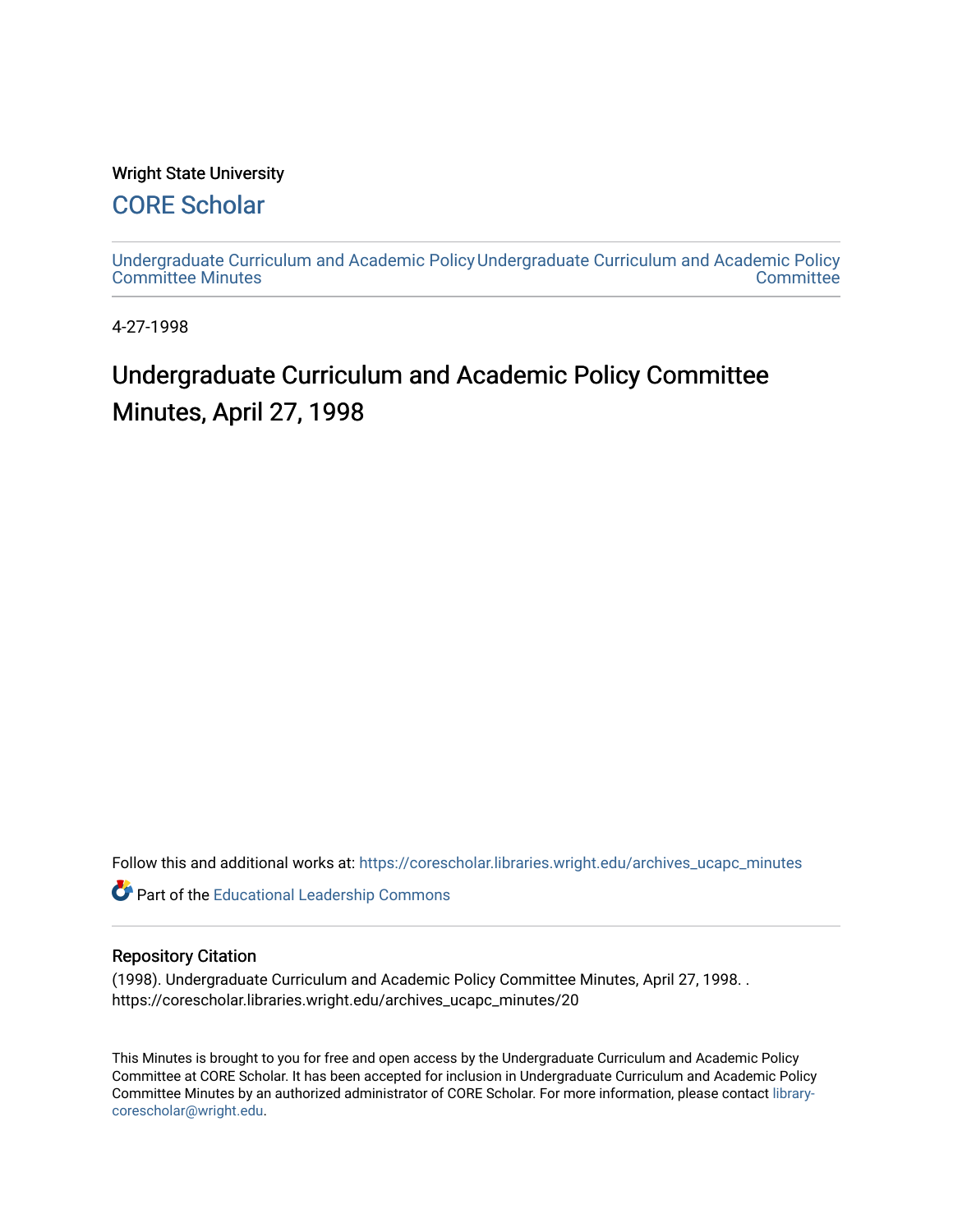# **Undergraduate Curriculum and Academic Policy Committee**

# **Minutes of April 27, 1998 Meeting**

**Present:** Beth Basista, Jeanne Fraker, Myrna Gifford, Joe Law, Tom Sav, Joe Slater, Donald Swanson, Jeff Wehmeyer (for Jan Maxwell)

**Approved Minutes** of April 7, 1998 UCAPC meeting.

#### **General Education Program Revision**

At the invitation of the committee, Donna Schlagheck, Co-Chair of the GE Task Force, presented an overview of the recommendations regarding the proposed revisions to the General Education Program. Although the members had previously discussed the recommendations in committee and in their individual colleges and university forums, several questions arose and were fielded by Donna Schlagheck. Following discussion, the committee felt that, among other things, the recommendations: (1) produce a more balanced program, (2) create more flexibility and better position the GE curriculum for the future (3) focus more on student competencies than on course content, (4) provide a mechanism for including diversity in the curriculum, and (5) maintain, if not enhance, Writing Across the Curriculum Program opportunities. The committee noted the absence of a specific assessment plan and recommended the development of such a plan with milestones and time lines for ongoing assessment. Overall, the committee supported the recommended revisions.

#### **Report of the Writing Across the Curriculum Committee**

Joe Law, WAC Committee Chair and Director of the WAC Program reporting.

The WAC Committee meeting of February 27, 1998, dealt with a policy question: Is a student who changes majors and already has a writing intensive (WI) course in the old major required to take two WI courses in the new major? The committee members involved in drawing up the original WAC document pointed out that one of the chief purposes of WI courses in the major is introducing students to the discourse conventions of that major; in addition, the WAC document specifies two WI courses in the major (i.e., courses designated by the department). Thus it seems clear that the student who changes majors should have two WI courses in the new major. The requirement should cause few difficulties for students because courses designated as WI by any department probably will be courses central to that major; thus, any student changing majors is likely to be required to take those courses to complete his or her degree plan. Furthermore, the WAC document provides the "independent writing project" option for the WI requirement in the major "under extraordinary circumstances."

At its April 24, 1998, meeting, the Committee discussed the two portfolios it has received for WI credit in GE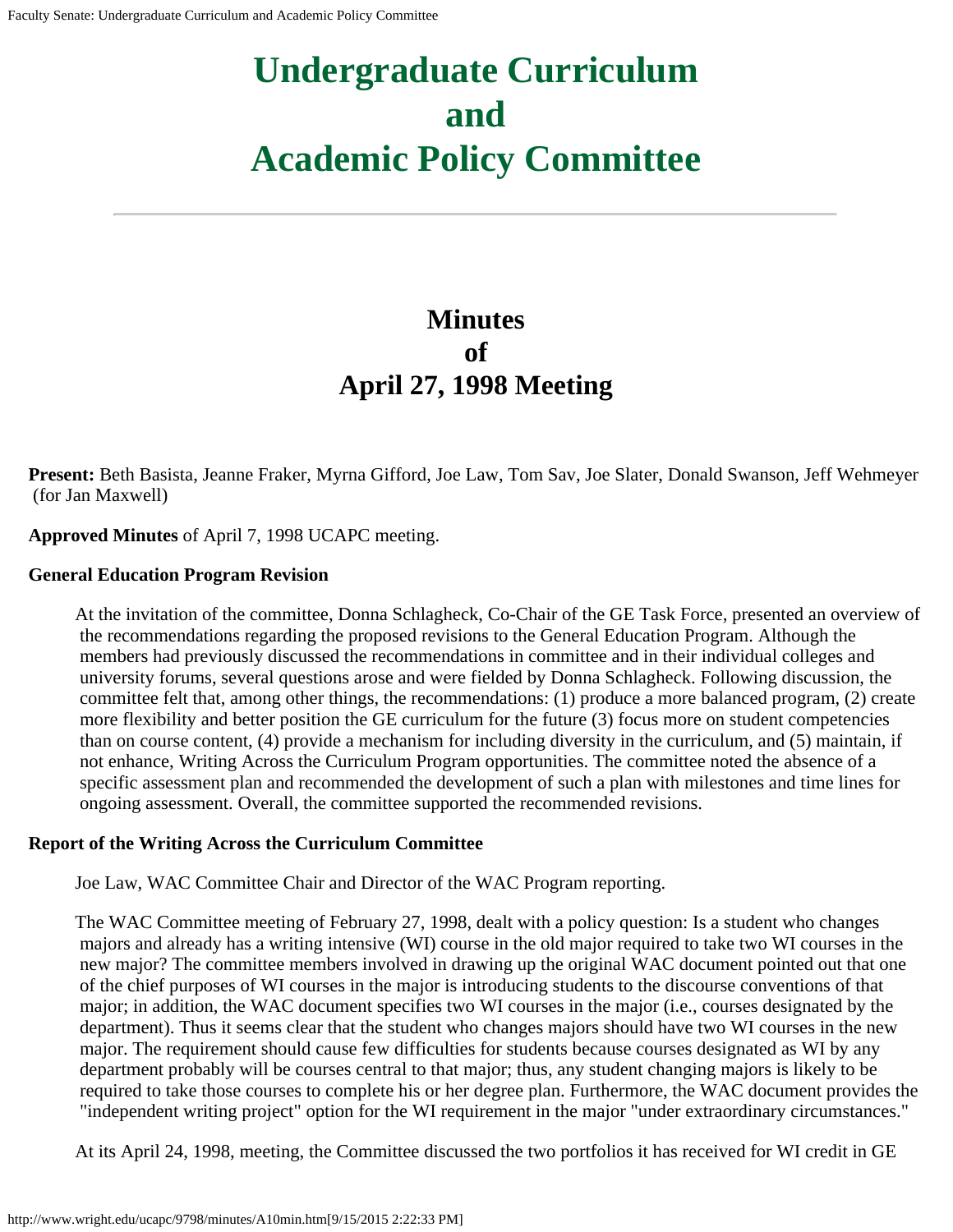(one has been approved, the other is still being evaluated); it also looked at three proposals for independent writing projects for WI credit in the major (two were approved, one returned for clarification). The Committee will develop guidelines for these projects and distribute them to department chairs. Work continues on developing a means of assessing the WAC program; the WAC Coordinator has been gathering information on assessment activities already in place, and the Committee worked on the draft of a questionnaire to be distributed this spring to all faculty teacing WI courses. Finally, the Committee discussed the proposed GE reform; the consensus was that the goals of WAC and the proposed program remain consistent and that implementation of WAC in the new structure does not appear problematic.

#### **Course Modification (M) and Inventory (I) Requests**

COSM: Approved EH 492 (M).

Returned EH 467(M) - the committee requests clarification regarding the relationship between the modified EH 467 and the existing EH 468 as well as a rationale for not deleting EH 468 from inventory.

SOM: Returned Pharmacology 495 (I) & Pharmacology 499 (I). Catalog descriptions are required for both inventory requests.

#### **Program Changes**

CECS: EE Program change proposal to delete CHM 122 and reduce the required graduation credit hours. It was reported that the appropriate reviews have been conducted and the changes were approved.

#### **New Program Proposals**

Certificate in Women's Studies. The committee received revisions to the previous proposal. As requested the revision incorporates a comprehensive evaluation component as required by the Guidelines for Preparing Undergraduate Programs: Undergraduate Certificate Programs.

#### **UNDERGRADUATE CERTIFICATE IN WOMEN'S STUDIES**

#### **OBJECTIVE**

The Certificate in Women's Studies provides an undergraduate credential in Women's Studies to nondegree students who hold an associate degree or bachelor's degree with a 2.0 or higher grade point average. It will enable WSU and Women's Studies to reach out to a broader array of potential students, enabling them to gain a background and credential in Women's Studies as a prelude to further undergraduate degree work or as an addition to an undergraduate degree already completed.

#### **CREDIT HOURS**

A 20 credit hour total includes a 4 hour core class (WMS 200/PLS 225-- Approaches to Women's Studies) and 16 hours of electives from at least two departments chosen from the list of undergraduate courses approved for Women's Studies.

#### **STUDENT PERFORMANCE**

To be admitted to the Certificate Program, k students must be non-degree students who hold either an undergraduate degree at the bachelor's or associate level in any area with a gpa of 2.0 or higher.